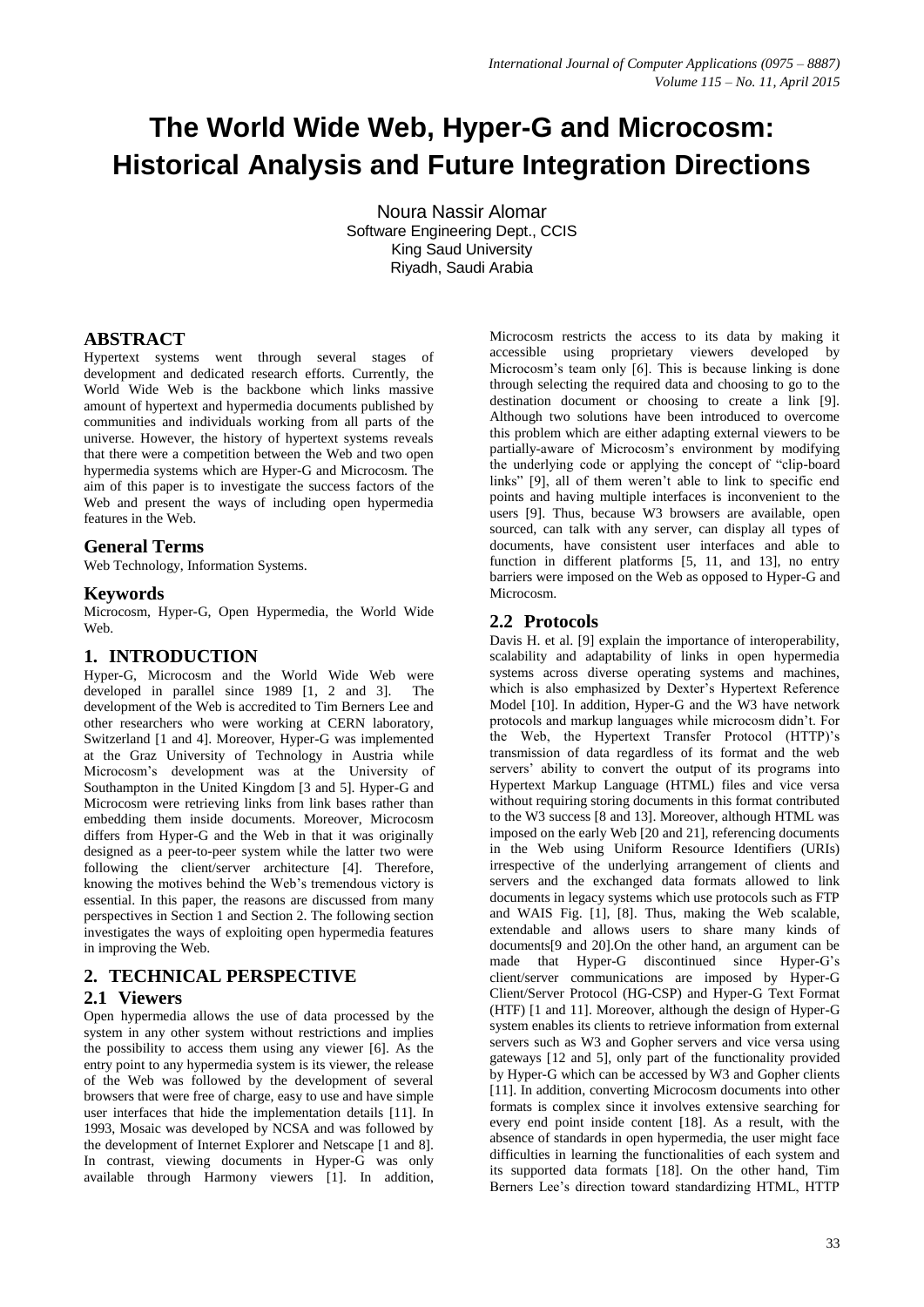and URI played a major role in making the Web a global



**Fig.1. The Web's ability to communicate with different protocols and work on different platforms [8]**

#### **2.3 Original Design Intention**

The World Wide Web and Hyper-G systems were intended to work in distributed environments while Microcosm was designed as a desktop application in local area networks to allow academics to access archival files by adding links to them and not in large-scale settings [3, 4, 16 and 22]. Despite the fact that Microcosm extended to be distributed by allowing communication between the filters of each LAN, it was able to function in small scale networks only without being able to provide the functions needed by processes distributed across different platforms and also retrieving documents in W3 is faster and more efficient [16 and 20]. Moreover, Microcosm's adaptation took place in 1994 and the Web was released and started its popularity before that time [4]. Furthermore, the clients and servers of Hyper-G and W3 communicate with the assistance of TCP/IP; however, Hyper-G contrasts the Web in that each client communicates with only one local server which in turn takes the responsibility of conversation with other servers. Moreover, since local servers caches the received responses, there is the potential of dispatching old versions or having broken links when the documents residing in remote servers are updated [2]. Therefore, p- flood algorithm was successful in sending update messages to the involved servers in wide area networks and thus maintaining the integrity of links but it was associated with the scalability problem [14 and 23]. In contrast, Tim Berners Lee's simple idea of the 404 error allowed the Web to grow by not having to ensure that each anchor has a valid endpoint and thus allows authors to publish and participate freely [15 and 23].

#### **3. ECONOMIC AND SOCIAL PERSPECTIVES**

An argument can be made that commercializing and controlling Hyper-G and Microcosm were causes for their less popularity [17 and 18]. In contrast, the World Wide Web was decentralized, not controlled, free and its specifications were open and these allowed the creation of Web communities [24]. What is more, the original communities of Hyper-G and Microcosm were scientific because all of them were

developed by computer scientists in universities whereas the early community of the Web wasn't because it was developed in a physics laboratory and that's why it was followed by the foundation of W3C [8 and 25]. Therefore, people had the freedom to publish whatever they want in the Web without being restricted by writing documents of high quality or by scientific evaluation of their work before publishing it [33].

#### **4. THE FUTURE: OPEN HYPERMEDIA ON THE WEB**

In spite of the success of the Web, Open Hypermedia Systems (OHSs) have sophisticated linking facilities that don't exist in the W3 such as bidirectional links, generic links and consistent linking [7]. There are several XML-based languages that can be used for the purpose of integrating OH features on the Web such as XLink [26], XPointer [27] and XPath [28]. Using these standards, an independent storage of links is possible which allows content referencing to particular areas in text, image, audio and video files [22]. Moreover, HTML hyperlinks havea one source anchor and a one destination whereas using these technologies simplifies the application of multiple sources and multiple end points (e.g. injecting them in HTML pages using XLinkProxy) [29 and 32]. Unlike the HTML, using XLink [29] will allow attaching links to read-only documents and in other cases where modifying the linkbases is cheaper than updating the documents themselves. What is more, these technologies will open the door toward automatic computation and generation of links based on different properties of linked documents [22]. Moreover, it will be possible to enrich the experience of the users by allowing them to annotate Web pages and have their own linkbases which they can update and share [30]. These annotations are supported by Open Hypermedia Interchange Format (OHIF) which is similar to Hyper-G in supporting composites and to Microcosm in supporting generic links [32]. In addition, with the assistance OH technologies and the Resource Description Framework (RDF), obtaining metadata about hyperlinks is achievable which in turn can help in deducing knowledge about how documents are interrelated to each other which could contribute to building the Semantic Web [22 and 31].

## **5. COMPARATIVE EVALUATION**

As shown in Table 1, each of the three hypermedia systems has its own features and weaknesses. Some researchers argue that commercializing Hyper-G and Microcosm contributed to make them less popular than the Web. On the other hand, having the Web as a free and open-sourced system allowed the users to add documents and create pages without restrictions. Thus, motivating people to join this network of documents and share their information which in turn increased the value of the Web. Another reason for the increasing popularity of the Web is its simplicity. Using the Web does not require a user to take training courses or do much effort in order to learn its basics [8]. Similarly, people were able to view the data available in the Web using browsers that are free of charge as opposed to browsing Microcosm using proprietary viewers. As the Web become more valuable due to the increased volume of documents that are created in this network, more people started to contribute and take advantage of the resources available in the Web.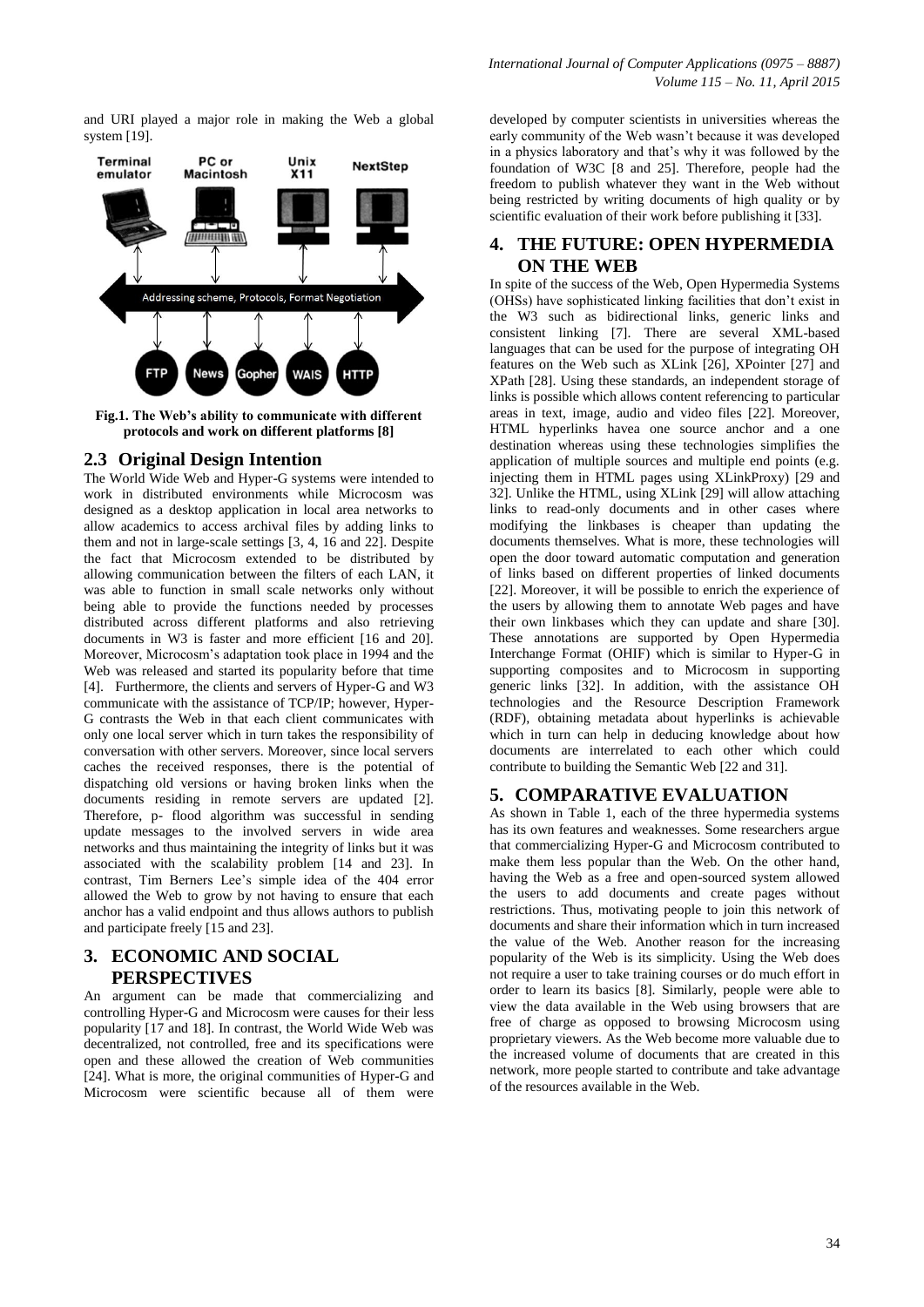|           | <b>Architecture</b> | <b>Viewers</b>                           | <b>License of the</b><br>system | <b>Standards</b><br>and<br><b>Protocols</b> | linking              | Other powerful<br>features                                                             |
|-----------|---------------------|------------------------------------------|---------------------------------|---------------------------------------------|----------------------|----------------------------------------------------------------------------------------|
|           |                     |                                          |                                 |                                             |                      | Editing the<br>1.<br>browsed<br>content                                                |
| Hyper-G   | Client/server       | Restricted to<br>Harmony<br>viewers only | Commercialized                  | HG-CSP<br>and HTF                           | <b>Bidirectional</b> | 2.<br>Storing the<br>links in<br>independent<br>linkbases                              |
|           |                     |                                          |                                 |                                             |                      | 3.<br>Using the<br>flooding<br>algorithm                                               |
|           |                     | Full<br>functionality is<br>accessible   |                                 |                                             |                      | Having generic<br>1.<br>links                                                          |
| Microcosm | Peer-to-peer        | through<br>Microcosm<br>viewers.         | Commercialized                  |                                             | <b>Bidirectional</b> | 2.<br>Storing the<br>links in<br>independent<br>linkbases                              |
| The Web   | Client/server       | Mosaic.<br>Internet<br>Explorer and      | Free                            | HTTP,<br>HTML and<br>URI                    | Unidirectional       | 1.<br>Generating the<br>404 error<br>whenever a<br>document is<br>deleted or<br>moved. |
|           |                     | Netscape                                 |                                 |                                             |                      | 2.<br>Interoperability<br>and<br>extensibility.                                        |

#### **Table 1: A comparative evaluation**

The availability and ease of use of the browsers that allowed people to view the content published in the Web made the World Wide Web accessible and reachable which in turn enabled it to grow. However, there are powerful features in the viewers that were developed for Hyper-G and Microcosm such as the ability to edit the content presented by Harmony viewers and the dynamic generation of links in Microcosm and Hyper-G [2 and 17]. Hyper-G also had features that employed caching mechanisms to achieve efficient consumption of the network bandwidth [2].As opposed to the Web, the consistency of links is ensured in Hyper-G and Microcosm because the links are stored in separate linkbases that are updated whenever a document is created, modified or deleted. Furthermore, the interoperability of the Web contributed to its success by allowing its clients and servers to talk with a variety of different platforms seamlessly. Having a common addressing system as an essential component of the Web architecture allowed the Web to scale because people were able provide addresses and references to all the Web resources without having to pay much attention to their locations [8]. Another powerful feature that contributed to the wide adoption of the Web is retrieving all types of document formats and this feature is facilitated by the Hypertext Transfer Protocol (HTTP).Similarly, standardizing the markup language (HTML) as a language for communication and not forcing the servers to store all their documents in HTML format simplified the communication between clients and servers from all over the world [8].What is more, using

the TCP/IP as a transmission protocol allowed the Web to communicate with other platforms that use the same underlying protocol. This helped in reducing the communication barriers between incompatible systems.

## **6. CONCLUSION**

Despite the powerful features of Hyper-G and Microcosm, a closed distributed hypertext project is leading the world. This paper has analyzed the reasons which pushed the Web to be the largest distributed hypermedia system in comparison with two open hypermedia systems. Some reasons are related to the viewers, protocols, data formats of the three systems and whether they were originally designed as distributed systems or not. Others are related to their original social communities and economic factors. Because the tight-coupling of URIs with documents limits the functionality of the Web, the paper presented some of the technologies that might be considered as building blocks for open hypermedia in the Web.

Future research directions might involve implementing the features of Open Hypermedia in the Web. Allowing the users to have their own linkbases that might have different areas of interest, giving them the ability to share and modify these linkbases might be beneficial. Furthermore, the users of the Web might be given the option to annotate the Web pages that they browse. Studying the mechanisms that can improve the integrity of the links and reduce the percentage of broken links in the Web is one of the promising areas of research. Researchers also can take advantage of the features of Hyper